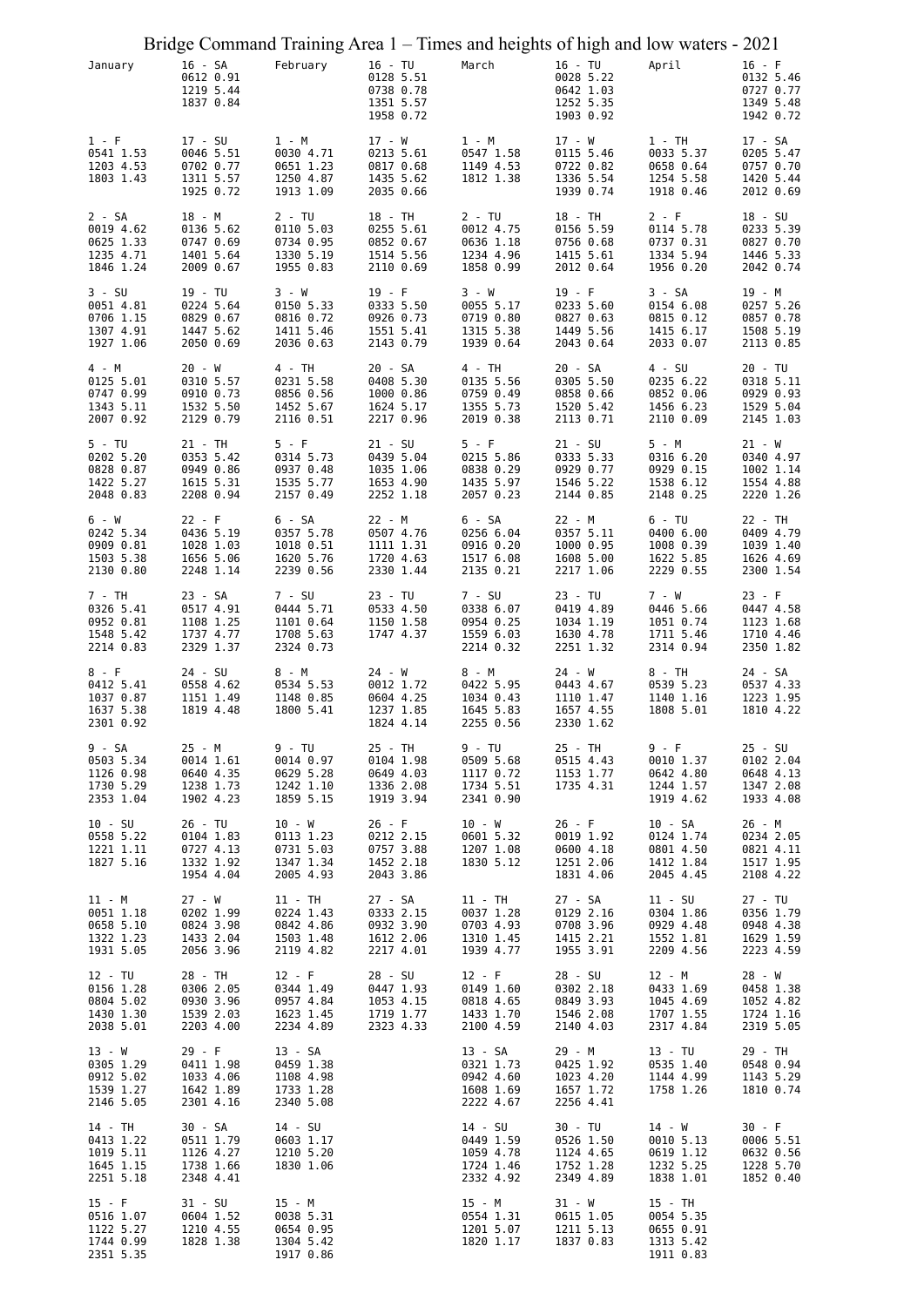|                                                               |                                                               |                                                              |                                               |                                                  | Bridge Command Training Area 1 – Times and heights of high and low waters - 2021 |          |                                                  |                                                               |                                                              |
|---------------------------------------------------------------|---------------------------------------------------------------|--------------------------------------------------------------|-----------------------------------------------|--------------------------------------------------|----------------------------------------------------------------------------------|----------|--------------------------------------------------|---------------------------------------------------------------|--------------------------------------------------------------|
| May                                                           | $16 - SU$<br>0134 5.21<br>0725 0.89<br>1347 5.20<br>1941 0.86 | June                                                         | $16 - W$<br>0809 1.01                         | 0155 4.98<br>1409 5.01<br>2027 1.00              | July                                                                             | $16 - F$ | 0210 5.10<br>0834 0.93<br>1429 5.18<br>2054 0.88 | August                                                        | $16 - M$<br>0313 5.71<br>0937 0.48<br>1534 5.76<br>2156 0.48 |
| 1 - SA<br>0050 5.88<br>0712 0.27<br>1311 6.02<br>1932 0.18    | 17 - M<br>0200 5.18<br>0757 0.86<br>1412 5.15<br>2013 0.87    | $1 - TU$<br>0157 6.04<br>0810 0.28<br>1419 6.02<br>2031 0.33 | 17 - TH                                       | 0224 5.04<br>0846 1.01<br>1441 5.06<br>2106 1.02 | $1 - TH$<br>0233 5.80<br>0842 0.54<br>1457 5.75<br>2104 0.59                     | 17 - SA  | 0248 5.25<br>0914 0.85<br>1508 5.31<br>2134 0.83 | $1 - SU$<br>0354 5.57<br>0952 0.72<br>1616 5.47<br>2212 0.81  | 17 - TU<br>0355 5.77<br>1016 0.51<br>1617 5.75<br>2236 0.56  |
| $2 - SU$<br>0132 6.12<br>0751 0.12<br>1353 6.19<br>2010 0.09  | 18 - TU<br>0223 5.13<br>0830 0.89<br>1434 5.10<br>2047 0.93   | 2 - W<br>0242 5.96<br>0852 0.40<br>1506 5.87<br>2113 0.49    | $18 - F$                                      | 0259 5.07<br>0926 1.05<br>1518 5.07<br>2147 1.08 | $2 - F$<br>0321 5.68<br>0925 0.66<br>1545 5.59<br>2147 0.75                      | 18 - SU  | 0329 5.35<br>0955 0.83<br>1550 5.38<br>2217 0.84 | 2 - M<br>0437 5.35<br>1031 0.91<br>1658 5.20<br>2251 1.03     | 18 - W<br>0440 5.70<br>1058 0.64<br>1703 5.62<br>2320 0.74   |
| 3 - M<br>0214 6.21<br>0829 0.10<br>1435 6.19<br>2048 0.15     | 19 - W<br>0246 5.07<br>0904 0.98<br>1459 5.04<br>2122 1.04    | 3 - TH<br>0329 5.76<br>0934 0.61<br>1554 5.62<br>2157 0.75   | 19 - SA<br>1008 1.13                          | 0339 5.06<br>1601 5.04<br>2231 1.18              | 3 - SA<br>0409 5.48<br>1009 0.85<br>1633 5.35<br>2232 0.97                       | 19 - M   | 0413 5.38<br>1039 0.87<br>1636 5.37<br>2301 0.91 | $3 - TU$<br>0519 5.05<br>1111 1.15<br>1740 4.89<br>2331 1.29  | 19 - TH<br>0528 5.52<br>1144 0.86<br>1754 5.39               |
| 4 - TU<br>0257 6.13<br>0907 0.23<br>1519 6.04<br>2127 0.34    | 20 - TH<br>0314 5.00<br>0940 1.12<br>1531 4.95<br>2159 1.21   | 4 - F<br>0419 5.46<br>1020 0.90<br>1645 5.29<br>2244 1.06    | $20 - SU$<br>1650 4.96                        | 0425 5.00<br>1055 1.24<br>2321 1.31              | $4 - SU$<br>0458 5.21<br>1055 1.09<br>1724 5.07<br>2318 1.22                     | 20 - TU  | 0501 5.33<br>1125 0.97<br>1727 5.28<br>2351 1.03 | 4 - W<br>0601 4.72<br>1153 1.43<br>1823 4.56                  | $20 - F$<br>0009 0.99<br>0622 5.25<br>1237 1.14<br>1852 5.11 |
| 5 - W<br>0342 5.90<br>0948 0.48<br>1605 5.74<br>2209 0.65     | $21 - F$<br>0349 4.89<br>1020 1.31<br>1610 4.82<br>2242 1.42  | 5 - SA<br>0512 5.11<br>1110 1.22<br>1741 4.94<br>2338 1.38   | $21 - M$<br>1149 1.36                         | 0517 4.91<br>1746 4.86                           | 5 - M<br>0550 4.92<br>1143 1.35<br>1818 4.78                                     | 21 - W   | 0554 5.22<br>1218 1.11<br>1822 5.16              | 5 - TH<br>0015 1.57<br>0645 4.40<br>1240 1.71<br>1910 4.26    | 21 - SA<br>0108 1.27<br>0725 4.98<br>1343 1.40<br>2000 4.87  |
| 6 - TH<br>0430 5.55<br>1032 0.83<br>1655 5.34<br>2256 1.03    | 22 - SA<br>0433 4.74<br>1107 1.53<br>1658 4.65<br>2335 1.63   | $6 - SU$<br>0613 4.79<br>1208 1.53<br>1846 4.65              | 22 - TU                                       | 0019 1.41<br>0617 4.82<br>1251 1.45<br>1850 4.80 | $6 - TU$<br>0009 1.47<br>0646 4.64<br>1236 1.59<br>1916 4.52                     | 22 - TH  | 0046 1.18<br>0652 5.09<br>1317 1.25<br>1924 5.03 | 6 - F<br>0105 1.83<br>0736 4.13<br>1334 1.95<br>2006 4.02     | 22 - SU<br>0221 1.49<br>0838 4.80<br>1503 1.54<br>2117 4.77  |
| 7 - F<br>0523 5.13<br>1123 1.24<br>1754 4.92<br>2352 1.43     | $23 - SU$<br>0527 4.56<br>1207 1.72<br>1759 4.48              | 7 - M<br>0041 1.65<br>0721 4.54<br>1316 1.75<br>1958 4.47    | $23 - W$<br>0125 1.46<br>0723 4.79            | 1400 1.45<br>1958 4.81                           | 7 - W<br>0104 1.69<br>0747 4.42<br>1334 1.78<br>2018 4.34                        | $23 - F$ | 0150 1.30<br>0757 4.98<br>1424 1.34<br>2031 4.95 | 7 - SA<br>0205 2.04<br>0840 3.95<br>1438 2.10<br>2117 3.91    | 23 - M<br>0346 1.53<br>0956 4.80<br>1626 1.47<br>2234 4.87   |
| 8 - SA<br>0627 4.73<br>1226 1.61<br>1905 4.58                 | 24 - M<br>0043 1.78<br>0635 4.42<br>1322 1.81<br>1914 4.40    | 8 - TU<br>0153 1.81<br>0834 4.44<br>1431 1.83<br>2110 4.44   | 24 - TH<br>1509 1.35                          | 0235 1.42<br>0833 4.85<br>2107 4.92              | 8 - TH<br>0204 1.85<br>0851 4.28<br>1436 1.89<br>2123 4.25                       | 24 - SA  | 0300 1.35<br>0906 4.95<br>1536 1.33<br>2141 4.98 | 8 - SU<br>0313 2.12<br>0955 3.91<br>1548 2.11<br>2230 3.95    | 24 - TU<br>0503 1.37<br>1109 4.98<br>1737 1.24<br>2341 5.12  |
| $9 - SU$<br>0105 1.76<br>0745 4.47<br>1349 1.85<br>2027 4.43  | 25 - TU<br>0202 1.78<br>0754 4.43<br>1441 1.71<br>2033 4.51   | 9 - W<br>0306 1.82<br>0943 4.47<br>1539 1.78<br>2214 4.52    | $25 - F$<br>2211 5.13                         | 0341 1.27<br>0940 5.02<br>1613 1.17              | 9 - F<br>0307 1.91<br>0954 4.24<br>1537 1.90<br>2223 4.25                        | 25 - SU  | 0411 1.28<br>1015 5.04<br>1644 1.21<br>2248 5.12 | $9 - M$<br>0422 2.05<br>1101 4.02<br>1653 1.96<br>2327 4.12   | $25 - W$<br>0606 1.11<br>1211 5.26<br>1833 0.97              |
| $10 - M$<br>0236 1.88<br>0908 4.45<br>1521 1.84<br>2146 4.52  | 26 - W<br>0318 1.59<br>0911 4.63<br>1551 1.45<br>2145 4.79    | 10 - TH<br>0409 1.72<br>1042 4.58<br>1635 1.65<br>2308 4.64  | 26 - SA<br>1041 5.24<br>1710 0.95             | 0442 1.06<br>2310 5.36                           | 10 - SA<br>0407 1.87<br>1051 4.28<br>1634 1.82<br>2316 4.32                      | 26 - M   | 0516 1.12<br>1120 5.21<br>1746 1.02<br>2350 5.32 | $10 - TU$<br>0522 1.85<br>1150 4.23<br>1749 1.71              | 26 - TH<br>0038 5.40<br>0657 0.85<br>1304 5.52<br>1920 0.74  |
| $11 - TU$<br>0400 1.76<br>1020 4.61<br>1633 1.65<br>2251 4.73 | 27 - TH<br>0422 1.28<br>1016 4.96<br>1650 1.11<br>2245 5.15   | $11 - F$<br>0459 1.57<br>1131 4.70<br>1721 1.50<br>2353 4.75 | $27 - SU$<br>1138 5.48                        | 0537 0.84<br>1803 0.74                           | $11 - SU$<br>0500 1.76<br>1138 4.37<br>1725 1.68<br>2358 4.43                    | 27 - TU  | 0614 0.93<br>1219 5.42<br>1840 0.83              | 11 - W<br>0010 4.36<br>0614 1.57<br>1228 4.51<br>1837 1.42    | $27 - F$<br>0128 5.63<br>0741 0.65<br>1351 5.71<br>2000 0.58 |
| 12 - W<br>0500 1.53<br>1118 4.84<br>1724 1.41<br>2343 4.95    | 28 - F<br>0516 0.94<br>1112 5.33<br>1740 0.77<br>2337 5.51    | 12 - SA<br>0541 1.42<br>1213 4.79<br>1801 1.34               | 28 - M<br>0627 0.65<br>1231 5.67<br>1851 0.58 | 0005 5.58                                        | 12 - M<br>0548 1.60<br>1217 4.49<br>1810 1.50                                    | 28 - W   | 0046 5.52<br>0705 0.74<br>1312 5.60<br>1929 0.67 | 12 - TH<br>0046 4.66<br>0659 1.26<br>1303 4.82<br>1920 1.11   | 28 - SA<br>0213 5.76<br>0819 0.54<br>1434 5.78<br>2037 0.52  |
| 13 - TH<br>0544 1.30<br>1205 5.04<br>1803 1.20                | 29 - SA<br>0604 0.63<br>1202 5.67<br>1826 0.50                | 13 - SU<br>0031 4.82<br>0620 1.27<br>1247 4.85<br>1838 1.21  | 29 - TU<br>0714 0.53<br>1936 0.50             | 0056 5.75<br>1321 5.80                           | 13 - TU<br>0034 4.57<br>0632 1.41<br>1250 4.65<br>1853 1.32                      | 29 - TH  | 0137 5.67<br>0751 0.62<br>1402 5.72<br>2013 0.58 | $13 - F$<br>0120 4.98<br>0740 0.97<br>1338 5.14<br>2000 0.84  | 29 - SU<br>0254 5.77<br>0854 0.53<br>1514 5.72<br>2111 0.56  |
| $14 - F$<br>0026 5.11<br>0621 1.11<br>1245 5.17<br>1837 1.04  | 30 - SU<br>0025 5.80<br>0648 0.40<br>1249 5.91<br>1909 0.33   | 14 - M<br>0102 4.88<br>0656 1.15<br>1316 4.90<br>1914 1.10   | 30 - W<br>2020 0.51                           | 0145 5.82<br>0759 0.49<br>1409 5.82              | 14 - W<br>0105 4.73<br>0713 1.22<br>1320 4.82<br>1934 1.14                       | 30 - F   | 0225 5.74<br>0833 0.57<br>1448 5.74<br>2054 0.58 | 14 - SA<br>0156 5.29<br>0819 0.72<br>1415 5.43<br>2039 0.63   | 30 - M<br>0333 5.65<br>0928 0.61<br>1551 5.54<br>2144 0.69   |
| 15 - SA<br>0102 5.20<br>0654 0.97<br>1319 5.21<br>1910 0.92   | 31 - M<br>0111 5.99<br>0729 0.28<br>1334 6.03<br>1950 0.27    | 15 - TU<br>0129 4.93<br>0732 1.06<br>1342 4.95<br>1950 1.03  |                                               |                                                  | 15 - TH<br>0136 4.92<br>0754 1.06<br>1353 5.01<br>2014 0.99                      | 31 - SA  | 0311 5.71<br>0914 0.61<br>1533 5.65<br>2133 0.66 | $15 - SU$<br>0234 5.54<br>0858 0.56<br>1453 5.64<br>2117 0.50 | 31 - TU<br>0408 5.42<br>1001 0.78<br>1625 5.27<br>2218 0.89  |